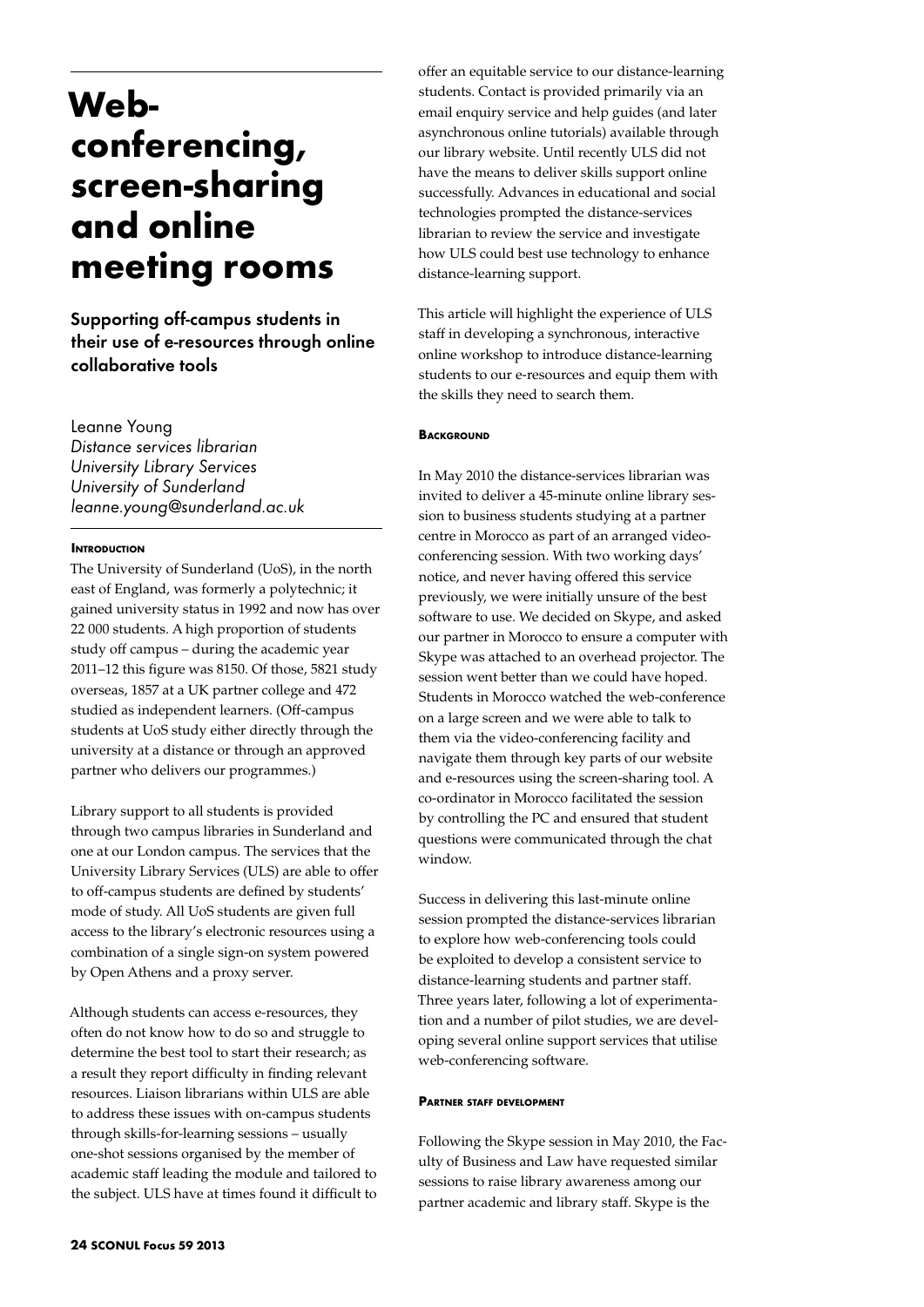preferred method of the faculty and the partners, largely because they regularly use it to hold meetings and are familiar with it. Our experience is that it works well for library sessions with partner staff, who tend to want a concise overview of the library service from a student perspective as well as details of our services for partner staff. Sessions are usually about 50 minutes and there is a lot of information to cover. This is easily achieved through a combination of video-conferencing and screen-sharing.

# **Web-conferencing using AnyMeeting**

Although Skype had proved a useful tool on oneto-one presentations, we wanted to find a tool that would permit several groups of people to video chat and screen share concurrently. Following a comparison of different web-conferencing tools we identified several products that met our initial criteria – it should be free or low cost, easy to use, and should accommodate groups as well as individuals. In 2012 we started experimenting with a free web-conferencing tool called AnyMeeting to deliver online library presentations to overseas students. In contrast to Skype, which allows only ten concurrent users as part of a premium package, AnyMeeting enables 200 concurrent participants in addition to video-conferencing, online chat and the facility to share a PowerPoint presentation or your browser through the screensharing tool.

These sessions were open to any overseas students who signed up in advance; an average of twenty attended each. All sessions followed the same format:

- • PowerPoint introduction
- screen-sharing: highlighting useful areas of the website
- • screen-sharing: demonstration of e-resources, in particular e-books and journals
- • PowerPoint: summarising services for distance learners and where to find help
- chat window: questions and answers

Afterwards, students were asked to complete an online evaluation form. The response rate was quite low at 12% but overall, feedback was positive, with thirteen students (out of 15 respondents) reporting that after following the session they were more confident about finding e-books and fourteen reporting that they felt more confident about finding journal articles.

#### **Online rooms and collaborative tools**

At the start of summer 2012, after reading literature on web-conferencing and e-learning, the distance-services librarian wanted to continue exploring other web-conferencing programmes in order to identify one that would encourage greater interaction between participants and the facilitator. We hoped to introduce an online workshop series for distance learners that would offer more than a standard presentation. It seemed that other institutions that offered similar services used industry-standard programs such as Elluminate or Adobe Connect. At the time UoS did not have access to these programs so we continued experimenting and eventually came across Vyew.

Vyew provides free web-conferencing along with standard features such as chat and screen-sharing, and was chosen because not only does the free version permit ten concurrent participants, it also includes a collaborative white-board which can be used for uploading documents, videos, presentations or for building interactivity into sessions. It comes with editing tools such as pens, highlighters and sticky notes for use on the white-board. In addition it offers both synchronous and asynchronous access. Sessions can be saved and accessed any time afterwards. We decided to upgrade to a paid account so that we could increase the number of concurrent users to forty.

Following the launch of Discover, our new resource discovery tool in August 2012, the distance-services librarian held a series of workshops using Vyew, called 'Discover great resources'. They included a short introductory PowerPoint presentation but centred primarily on screensharing to demonstrate how to use Discover, with videos embedded into the white-board and activities such as polls and questions, which students answered using the pen tool or sticky notes.

These workshops were followed up in November 2012 with an online drop-in service, again using Vyew. This was scheduled to help students as they were preparing assignments. The distanceservices librarian was available in the online room at advertised times to answer student questions about resources or to offer advice.

Our efforts to use these technologies, although mostly positive, have not been problem free. As with all technology, sometimes things just don't work. We've had a couple on instances where screen-sharing has failed, or audio difficulties meant that some students could not hear the ses-